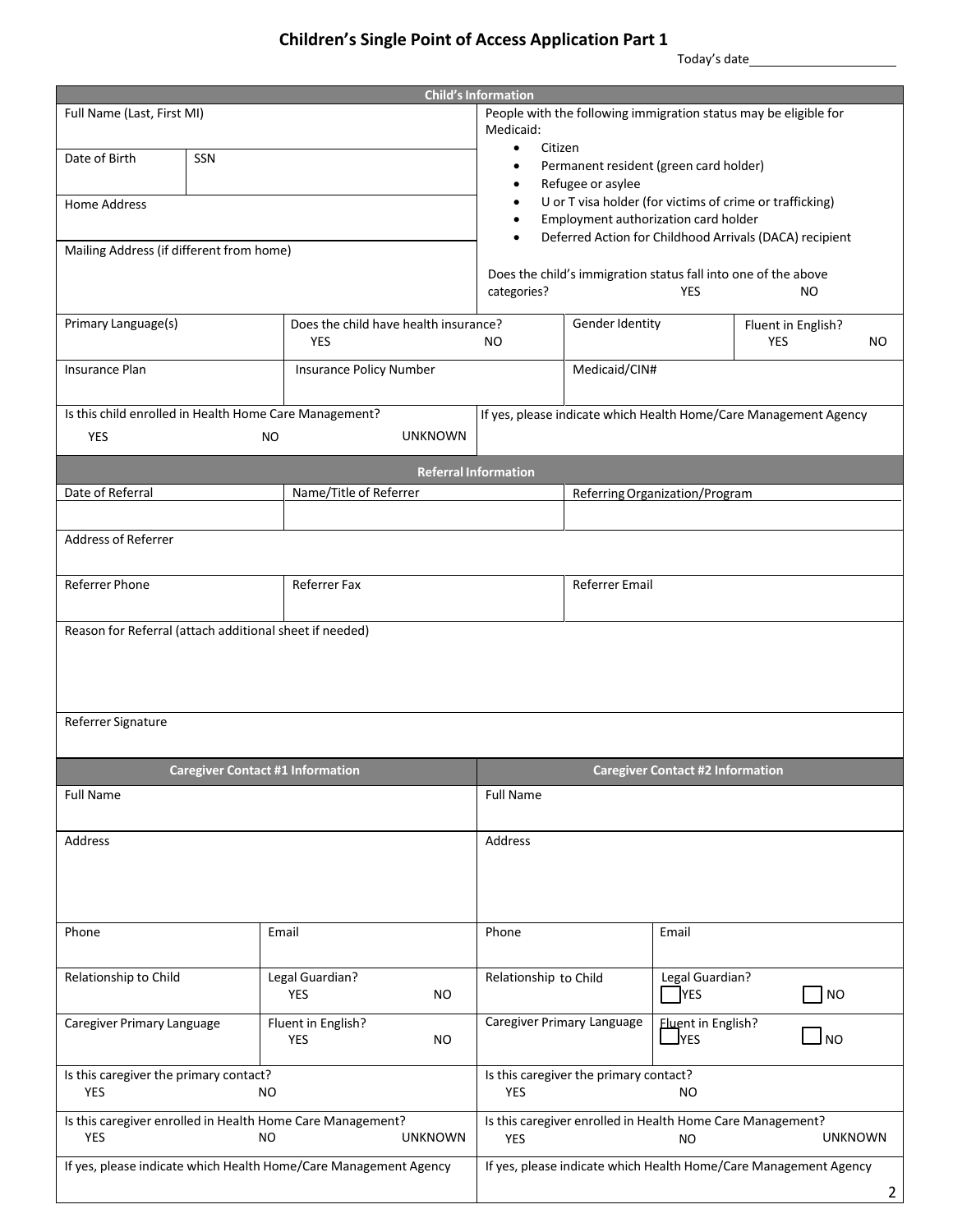# **Children's** Child's Name \_\_\_\_\_\_\_\_\_\_\_\_\_\_\_\_\_\_\_\_\_\_\_\_\_\_\_\_\_\_\_ **Single Point of Access Application Part 1**

| <b>Legal Custody Status</b>      |                          |  |
|----------------------------------|--------------------------|--|
| Both parents together            | Joint custody            |  |
| Biological mother only           | <b>DSS</b>               |  |
| Biological father only           | <b>Adult Sibling</b>     |  |
| Other Legal Guardian (describe): | <b>Emancipated Minor</b> |  |
|                                  | <b>Adoptive Parent</b>   |  |

| <b>Current Providers</b>           |                               |  |
|------------------------------------|-------------------------------|--|
| School and grade                   | Therapist/Therapist's agency  |  |
|                                    |                               |  |
|                                    |                               |  |
| Psychiatrist/Psychiatrist's agency | Other service provider/agency |  |
|                                    |                               |  |
|                                    |                               |  |

| IQ Testing Scores (if available) |                   |           |  |
|----------------------------------|-------------------|-----------|--|
| Verbal                           | <b>Full Scale</b> | Test date |  |
|                                  |                   |           |  |

| <b>Additional Information</b>                                                                                                   |                                                                  |  |  |
|---------------------------------------------------------------------------------------------------------------------------------|------------------------------------------------------------------|--|--|
| Is child/youth currently admitted to an inpatient facility?                                                                     | Number of hospitalizations in the previous 12 months             |  |  |
| $\Box$ YES<br>¶NO                                                                                                               |                                                                  |  |  |
| If yes, name of facility and expected discharge date:                                                                           | Number of Emergency Department visits in the previous 12 months  |  |  |
| Is child/youth currently receiving DSS preventive services?<br><b>UNKNOWN</b><br><b>IYES</b><br> NO<br>If yes, name of provider | Other systems involvement (e.g. CPS, MST, etc.) – Please specify |  |  |

|                                                                                                      | <b>Mental Health Diagnosis (if known)</b> |                                 |
|------------------------------------------------------------------------------------------------------|-------------------------------------------|---------------------------------|
| Does the child have a diagnosed serious emotional disturbance?                                       | If so, what is it?                        |                                 |
| $\square$ NO<br>$\square$ YES                                                                        |                                           |                                 |
| If yes, by whom was the diagnosis made?                                                              | If yes, when was the diagnosis made?      |                                 |
|                                                                                                      |                                           |                                 |
|                                                                                                      | <b>Preliminary Eligibility Screening</b>  |                                 |
| Does the child have two or more chronic medical conditions (i.e. asthma, diabetes, substance use     |                                           | UNKNOWN<br>YES                  |
| disorder)?                                                                                           |                                           |                                 |
| Does the child have HIV/AIDS?                                                                        |                                           | UNKNOWN<br><b>IYES</b><br>NO.   |
| Do you believe the child has a Serious Emotional Disturbance? (child meets one of the below          |                                           | <b>J</b> UNKNOWN<br>YES<br>I NO |
| criteria)                                                                                            |                                           |                                 |
| Difficulty with self-care, family life, social relationships, self-control, or learning<br>$\bullet$ |                                           |                                 |
| Suicidal symptoms<br>٠                                                                               |                                           |                                 |
| Psychotic symptoms (hallucinations, delusions, etc.)<br>$\bullet$                                    |                                           |                                 |
| Is at risk of causing personal injury or property damage<br>$\bullet$                                |                                           |                                 |
| The child's behavior creates a risk of removal from the household                                    |                                           |                                 |
| Has the child been exposed to multiple traumatic events that have left a long-term and wide-         |                                           | UNKNOWN<br>YES                  |
| ranging impact?                                                                                      |                                           |                                 |
|                                                                                                      |                                           |                                 |

**If you have supporting documentation related to one of the above diagnoses/conditions, please attach it.**

**Please complete attached REQUIRED consent for release of information to process this SPOA application.**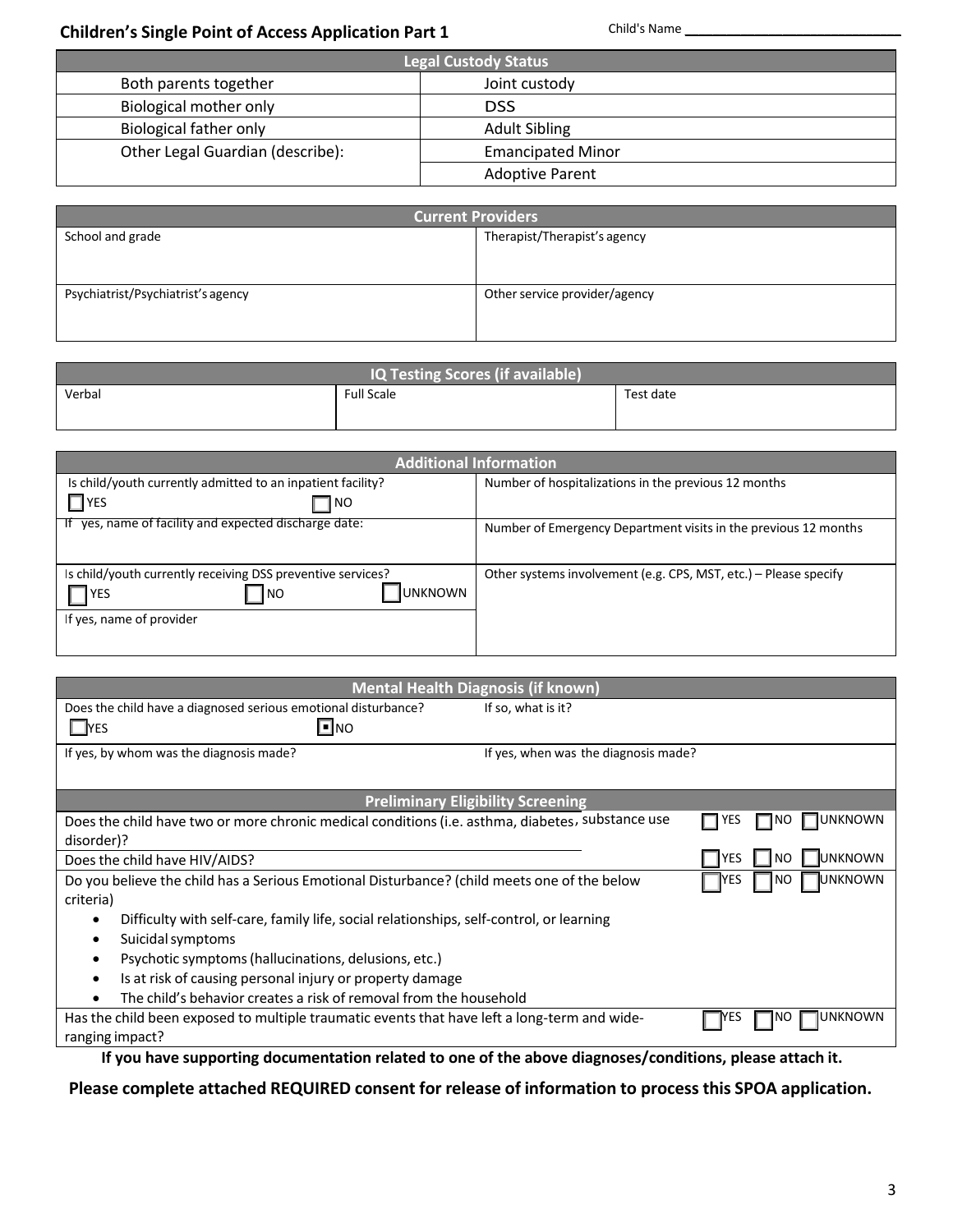Child's Name \_\_\_\_\_\_\_\_\_\_\_\_\_\_\_\_\_\_\_\_\_\_\_\_\_\_\_\_

### **REQUIRED CONSENT FOR RELEASE OF INFORMATION**

for Single Point of Access (SPOA), Wyoming **\_\_\_\_\_\_\_\_\_\_\_County ("County")** 

This authorization must be completed by the referred individual or his/her legal guardian/personal representative. This authorization permits the use, disclosure and re-disclosure of Protected Health Information (PHI) in accordance with State and Federal laws and regulations that govern the release of confidential records, as well as Title 42 of the Code of Federal Regulations that governs the release of drug & alcohol records for the purposes of care coordination, delivery of services, payment for services, and health care operations.

**I AUTHORIZE communication with, and an exchange of Personally Identifying Information (PII) and PHI** between, the County Single Point of Access (SPOA) team (comprised of County and state employees as well as representatives of local service providers), Other Provider(s) (see attached list of Providers on page 2); **AND** the Referral Source (Person / Title / Agency / School or Correctional Facility):

\_\_\_\_\_\_\_\_\_\_\_\_\_\_\_\_\_\_\_\_\_\_\_\_\_\_\_\_\_\_\_\_\_\_\_\_\_\_\_\_\_\_\_\_\_\_\_\_\_\_\_\_\_\_\_\_\_\_\_\_\_\_\_\_\_\_\_\_\_\_\_\_\_\_\_\_\_\_\_\_\_\_\_\_\_\_\_\_\_\_\_\_\_\_\_\_\_\_\_\_\_\_\_\_\_\_\_\_\_\_\_\_\_\_\_\_\_\_\_\_\_\_\_

## **DESCRIPTION OF INFORMATION** to be used / disclosed and re-disclosed *(check ALL that apply):* ☐ **ALL listed below**

- $\Box$  Referral (including contact info)
- ☐ Psychiatric Evaluation/Assessment
- ☐ Mental Health/Psychosocial Assessment
- $\Box$  Psychological &/or Neurological Tests
- $\Box$  Documentation of Medical Necessity
- ☐ Psychosocial History and Assessment
- $\Box$  Family Planning Information
- ☐ Inpatient/Outpatient Treatment
- $\Box$  Financial &/or Insurance Info
- ☐ Discharge Summary/Treatment Plan
- □ Pre-Sentence Investigation Report
- ☐ HIV/AIDS-related Information
- ☐ Other (specify):

☐ Diagnosis

\_\_\_\_\_\_\_\_\_\_\_\_\_\_\_\_\_\_\_\_\_\_\_\_\_\_\_\_\_\_\_\_\_\_\_\_\_\_\_\_\_\_\_\_\_\_\_\_\_\_\_\_\_\_

- ☐ Physical Health
- ☐ Medications (past & present)
- □ Substance Use
- $\Box$  School Records (including testing)

### **PURPOSE OR NEED FOR INFORMATION:**

**Allow SPOA to**: make referrals to appropriate providers; consult regarding care; participate in care management services; provide discharge planning information to the providers listed on page 2; coordinate care among providers and through Health Homes; and facilitate participation in services accessed through SPOA.

### **I UNDERSTAND and ACKNOWLEDGE:**

- This information must not be used, disclosed, or re-disclosed for any other purpose not covered under this authorization;
- With some exceptions, health information once disclosed may be re-disclosed by the recipient. If I am authorizing the release of information related to HIV/AIDS-related, alcohol or drug treatment, or mental health treatment, the recipient is prohibited from re-disclosing such information or using the disclosed information for any other purpose without my authorization unless permitted to do so under federal or state law or regulation;
- I am authorizing the re-disclosure of above-described information to the providers identified on page 2 of this form for the purposes identified on this form;
- I have the right to revoke (take back) this authorization at any time. My revocation must be in writing on a form provided by **County.** I am aware that my revocation does not affect information disclosed while the authorization was in effect;
- I do not have to sign this authorization and that my refusal to sign will neither affect my ability to obtain treatment, nor my eligibility for benefits;
- I have the right to inspect and copy my own PHI to be used/disclosed (in accordance with the requirements of the federal privacy protection regulations found under 45 CFR § 164.524);

**I HEREBY AUTHORIZE** the use, disclosure, and re-disclosure of the indicated PHI by and to the parties identified on this release as often as necessary to fulfill the purpose(s) identified above, and this authorization will expire: (check one)

When the individual named herein is no longer receiving services from County SPOA;

One Year from the date of signature;  $\Box$  Other:

**I CERTIFY THAT I AUTHORIZE** the use of the PHI as set forth in this document. By signing this authorization, I acknowledge that I have read and understand it. The facility, its employees, officers and physicians are hereby released from any legal responsibility or liability from the disclosure of the above information to the extent indicated and authorized herein.

| SIGNATURE of Individual, Parent or Legal Guardian          | <b>Printed Name of Individual signing</b> | Date |
|------------------------------------------------------------|-------------------------------------------|------|
| <b>Description of Authority of Personal Representative</b> |                                           |      |
|                                                            |                                           |      |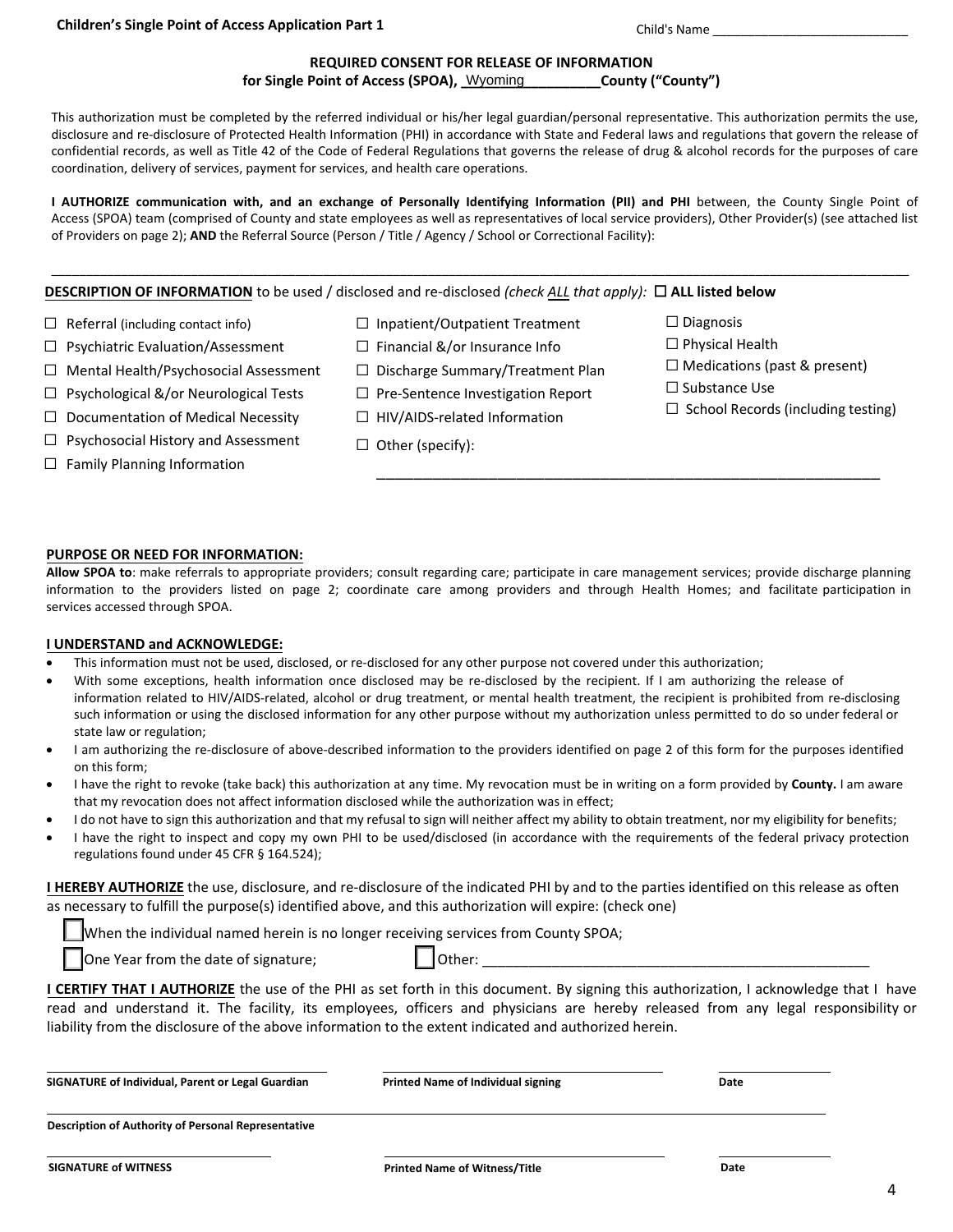**List of agencies with which the SPOA Committee is permitted**

# **to exchange information**

Wyoming County Mental Health Department

Hillside Children's Center

Spectrum Health and Human Services

Department of Social Services - Wyoming Co.

Clarity Wellness Community

New Directions

Youth Bureau of Wyoming County

CHHUNY Care Management

Wyoming County Probation Department

Mobil Integration Team

Mobil Mental Health - WNYCPC

School: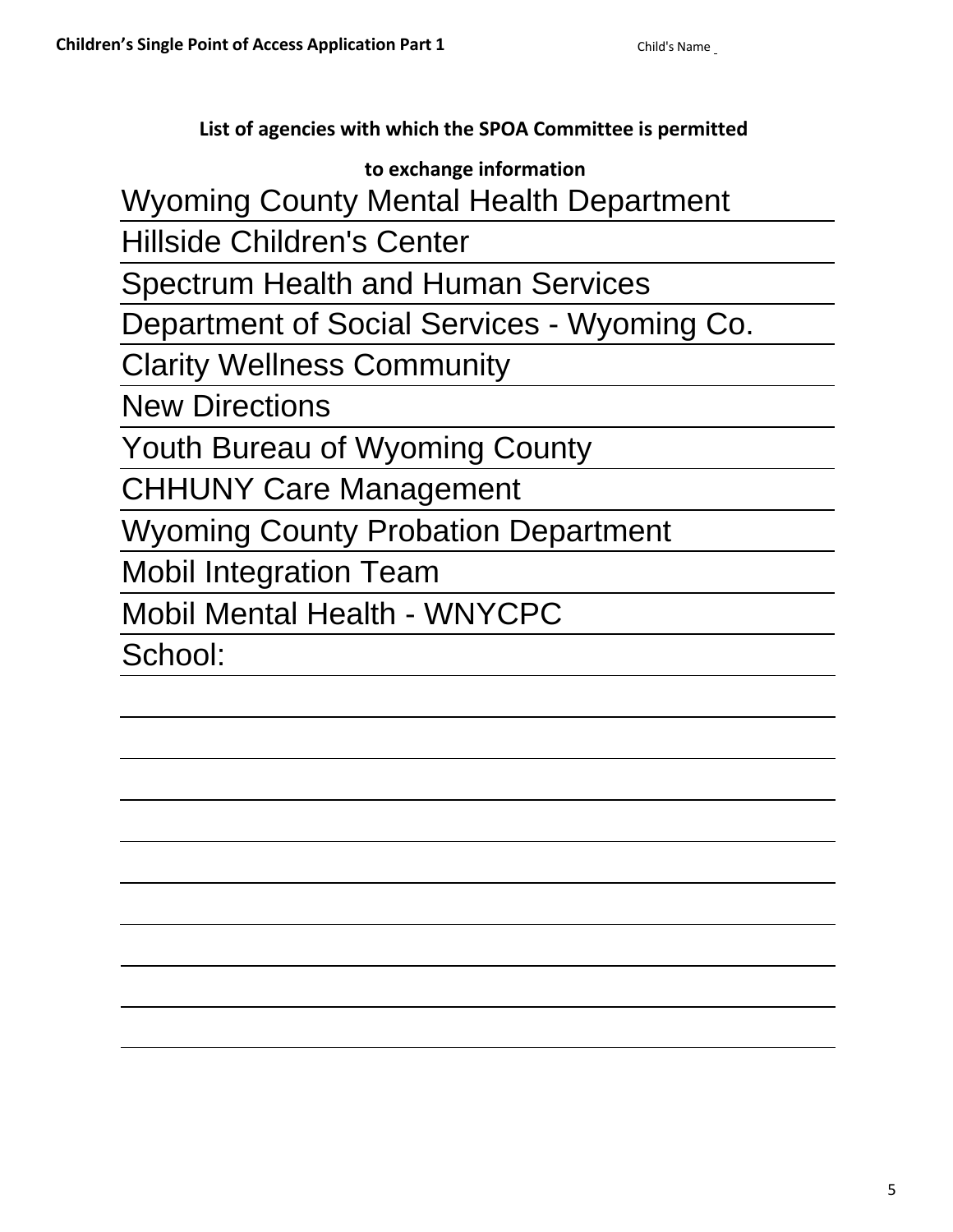# **COMMUNICATION PREFERENCES**

County SPOA wants to respect your wishes regarding Communication. Please indicate your preferences below.

| <b>US Mail</b><br>Can we send mail to your address with our return address on the envelope? | <b>Yes</b> | <b>INo</b> |
|---------------------------------------------------------------------------------------------|------------|------------|
| Telephone:<br>When calling, can we say we are County SPOA (Single Point of Access)?         | Yes        | <b>INo</b> |

# **PERMISSION FOR ELECTRONIC COMMUNICATION**

I understand the transmission of electronic information may not be secure. E-mails and cell phone communications are unencrypted, and other concerns may exist including but not limited to: email and faxes may accidently be sent to the wrong person; content may be changed without knowledge; copies may exist; some e-mails may contain harmful viruses; cell phone communications may be intercepted or heard by others; texting leaves a record of communication; and there is a risk of loss of device with information on it.

**BY SIGNING BELOW, I HEREBY AUTHORIZE** County Mental Health SPOA Team permission to correspond *with me* via *(check all that apply)*:

| $\Box$ FAX          | Fax Number:    |  |
|---------------------|----------------|--|
| $\sqcap$ E-MAIL     | Email Address: |  |
| $\Box$ CELL PHONE   | Phone Number:  |  |
| $\Box$ TEXT MESSAGE | Phone Number:  |  |

I understand this permission may be cancelled by me at any time but cannot apply retroactively to communication that has already been sent.

**SIGNATURE of Individual, Parent or Legal Guardian Printed Name of Individual signing Date**

**Description of Authority of Personal Representative** 

**SIGNATURE of WITNESS Printed Name of Witness/Title Date**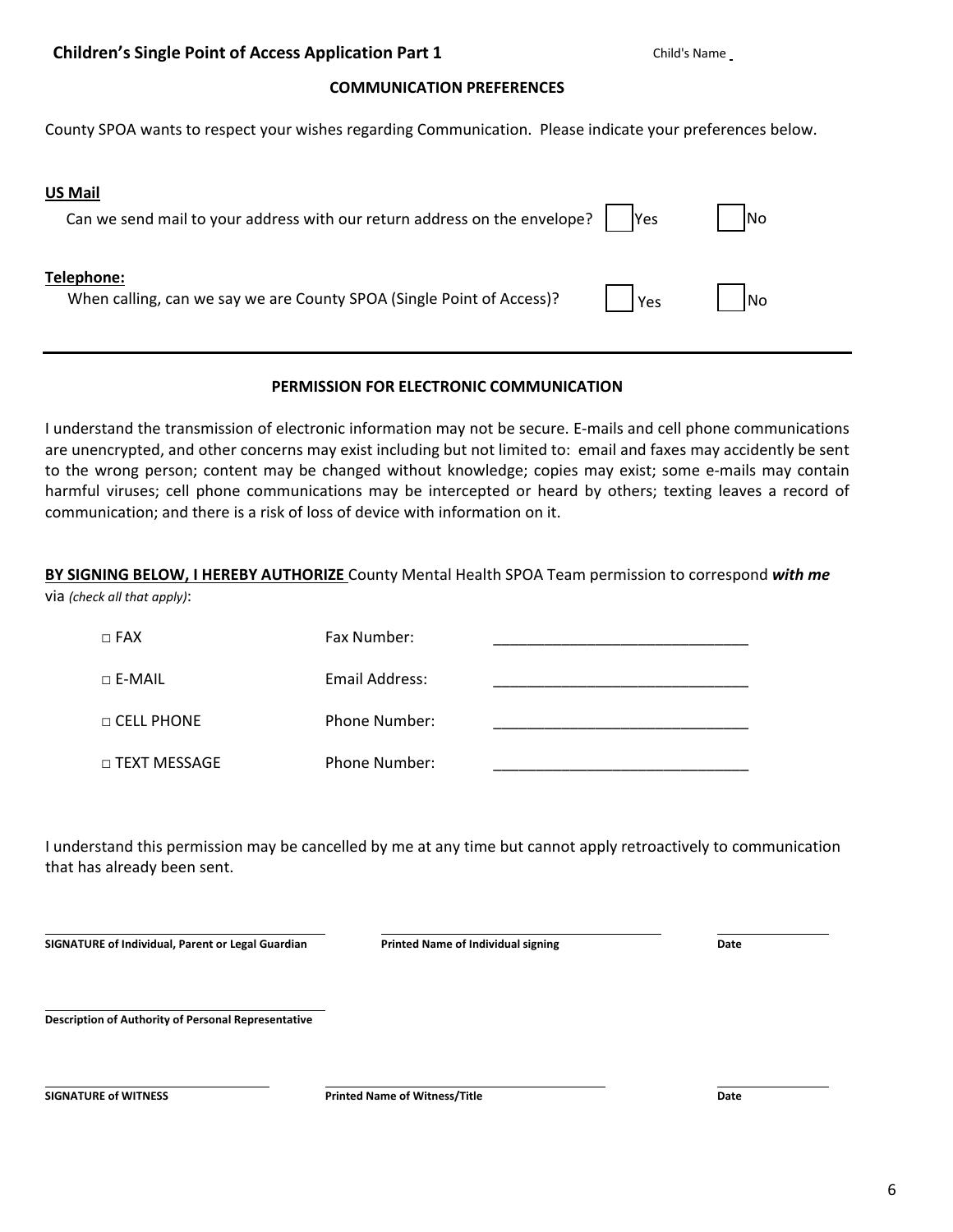# **Optional Children's Single Point of Access(C-SPOA) Patient Information Retrieval Consent**

### Name of SPOA County

The SPOA Committee may get health information, including your child's health records, through a computer system run by *dia a Regional Health Information Organization (RHIO)* A RHIO uses a computer system to collect and store health information, including medical records, from your child's doctors and health care providers who are part of the RHIO. The RHIO can only share your child's health information with people who you say can see or get such health information.

The SPOA Committee may also get health information, including your child's history of services reimbursed by Medicaid through a computer system called PSYCKES, which is run by the New York State Office of Mental Health. PSYCKES is a computer system maintained by the New York State Office of Mental Health that contains health information from the NYS Medicaid database, health information from clinical records, and information from other NYS health databases. For an updated list and more information about the NYS health databases in PSYCKES, visit www.psyckes.org and see "About PSYCKES."

If you agree and sign this form, SPOA Committee members are allowed to get, see, read and copy ALL of your child's health information (including all of the health information obtained from the RHIO and/or from PSYCKES) that they need to arrange your child's care, manage such care or study such care to make health care better for patients. The health information they may get, see, read and copy may be from before and after the date you sign this form. Your health records may have information about illnesses or injuries your child had or may have had before; test results, like X-rays or blood tests; and the medicines your child is now taking or has taken before. Your child's health records may also have information on:

- Alcohol or drug use problems • Birth control and abortion (family planning) • Genetic (inherited) diseases or tests
- HIV/AIDS

Health information is private and cannot be given to other people without proper permission under New York State and U.S. laws and rules. The providers that can get and see your child's health information must obey all these laws. They cannot give your child's information to other people unless an appropriate guardian agrees or the law says they can give the information to other people. This is true if health information is on a computer system or on paper. Some laws cover care for HIV/AIDS, mental health records, and drug and alcohol use. The providers that use your child's health information and the SPOA Committee must obey these laws and rules.

- Mental health conditions
- Sexually transmitted diseases
- Medication and Dosages
- Diagnostic Information
- Allergies
- Substance use history summaries
- Clinical notes
- Discharge summary
- Employment Information
- Living Situation
- Social Supports
- Claims Encounter Data
- Lab Tests

## **Please readalltheinformationonthisform beforeyousignit**

**I GIVE CONSENT** for the SPOA Committee to access ALL of my child's health information through the RHIO and/or through PSYCKES to provide my child care or manage my child's care, to check if my child is in a health plan and what the plan covers.

**I DENY CONSENT** for the SPOA Committee to access ALL of my child's health information through the RHIO and/or through PSYCKES; however, I understand that my provider may be able to obtain my information even without my consent for certain limited purposes if specifically authorized by state and federal laws and regulations.

Print Name of Patient